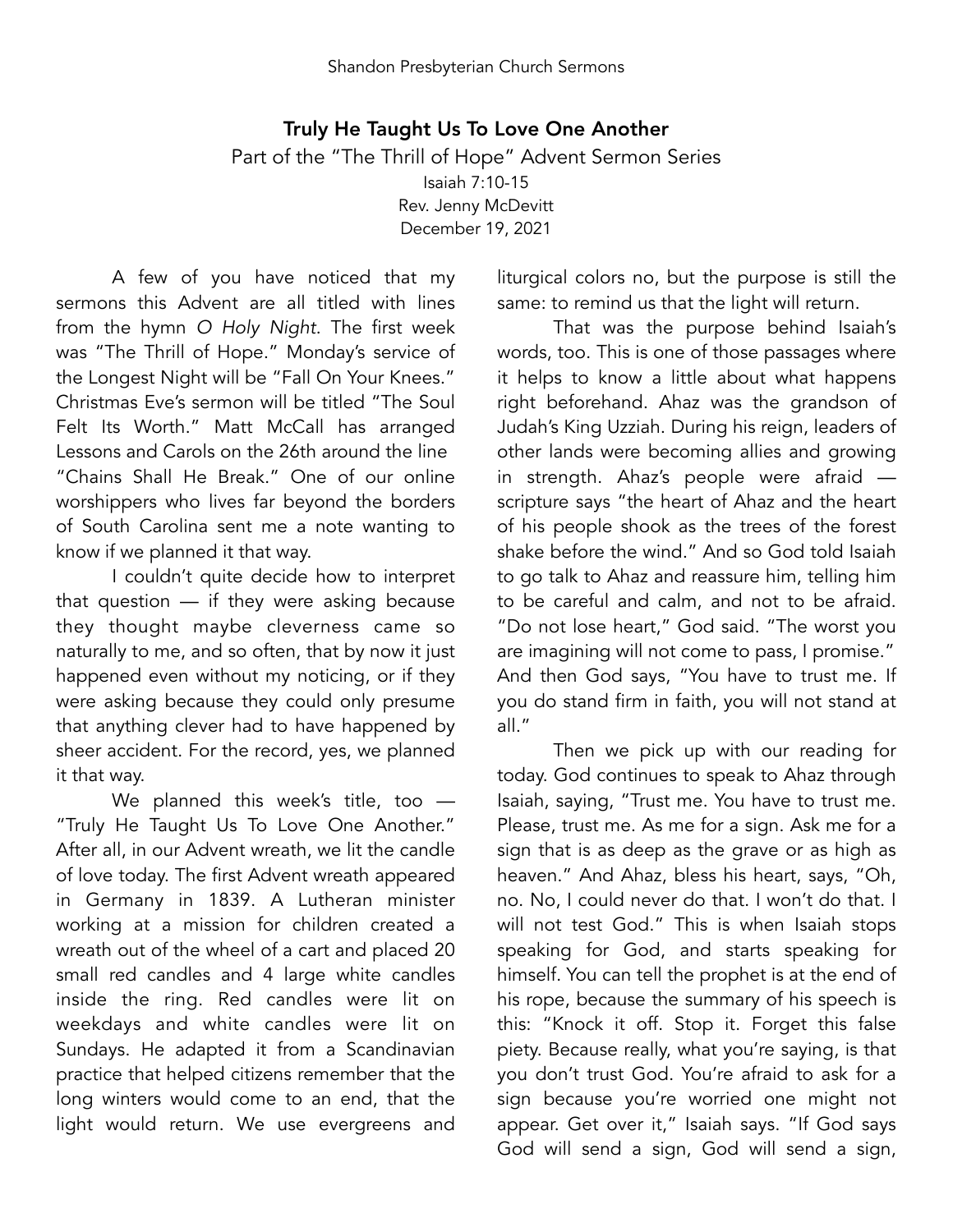whether you think you want one or not. That sign will be a baby, born to a young woman, named Immanuel, God With Us. And before that baby is more than a few years old, the kingdoms that threaten you will be no more, because that is God's promise — that threats and war and violence will come to an end. So trust, that, won't you? Trust it."

If I've made it sound like Isaiah has a little bit of an attitude, well, I suspect he does. It's hard to try and convince people to do the good and faithful thing, especially when they persist in doing otherwise. But remember — at that moment, when he speaks with a bit of sharpness, Isaiah is speaking for himself. When he is speaking the Word of the Lord, his words are of a different tenor. "Ask me for a sign," God says. "Ask me, because I know that will help you. And that's what I'm here for. I'm here to help you and heal you, to save you and redeem you, to love you and lead you."

That is the beauty of God's love. God's love knows what we need even before we do. God's love offers in abundance what we are too afraid to even ask about. God's love meets us where we are and makes do with who we are. "I'll send you sign," God says. And there is no greater sign of of God's love than a baby born and named Immanuel.

Christmas is the celebration of the most magnificent love the world has ever known. It is, for me, as I understand it, the most amazing miracle of our entire story of faith. It is also the most mundane, and perhaps even profane, moment of our faith. For God's love does not come to earth to reside in principalities or powers, but to fuss and gurgle and coo and cry in a helpless infant. God's love does not come to earth with a crack of thunder and all eyes watching, with pomp and circumstance. God's love comes delivered through body and blood under cover of night, while the rest of the world was completely oblivious. It is my most fervent prayer that we will not forget that this Christmas, or any other. Because when the

bottom is falling out, and we feel all alone and like hope is lost and all is forsaken, when we are overwhelmed by the brokenness of the world, we tend to think that only an equally overwhelming display of beauty can do any good. What a tragedy it would be, what an affront to Christmas it would be, if we were to believe that lie.

The Hebrew word Isaiah uses to speak of divine signs is used throughout scripture within both miraculous and mundane contexts. In Exodus 4, the same word for "sign" is used when we are told of Moses' staff turning into a snake. Thanks be to God, that is not something that happens naturally. But then in Judges 6, the same word is used when Gideon asks a messenger for a sign to prove it is really God's message that he brings. The sign Gideon asks for? Stay until I can go into my house and prepare some food for you, he says. That sign could not be more commonplace: to sit and wait, something that happens all the time, every day. Whether a sign is marvelous or ordinary, what it does is point to God, and help us see God alive and well in the world a little more clearly.

A while back, I shared a favorite poem with a friend. Just a few days ago, she shared it back with me, bringing it to memory in a new way. It is titled *Small Kindnesses*, and it is written by Danish Lameris:

*I've been thinking about the way, when you walk / down a crowded aisle, people pull in their legs / to let you by. Or how strangers still say "bless you" / when someone sneezes, a leftover / from the Bubonic plague. "Don't die," we are saying. / And sometimes, when you spill lemons / from your grocery bag, someone else will help you / pick them up. Mostly, we don't want to harm each other. / We want to be handed our cup of coffee hot, / and to say thank you to the person handling it. To smile / at them and ask for them to smile back. For the waitress / to call us honey when she sets down the bowl of clam chowder, / and for*